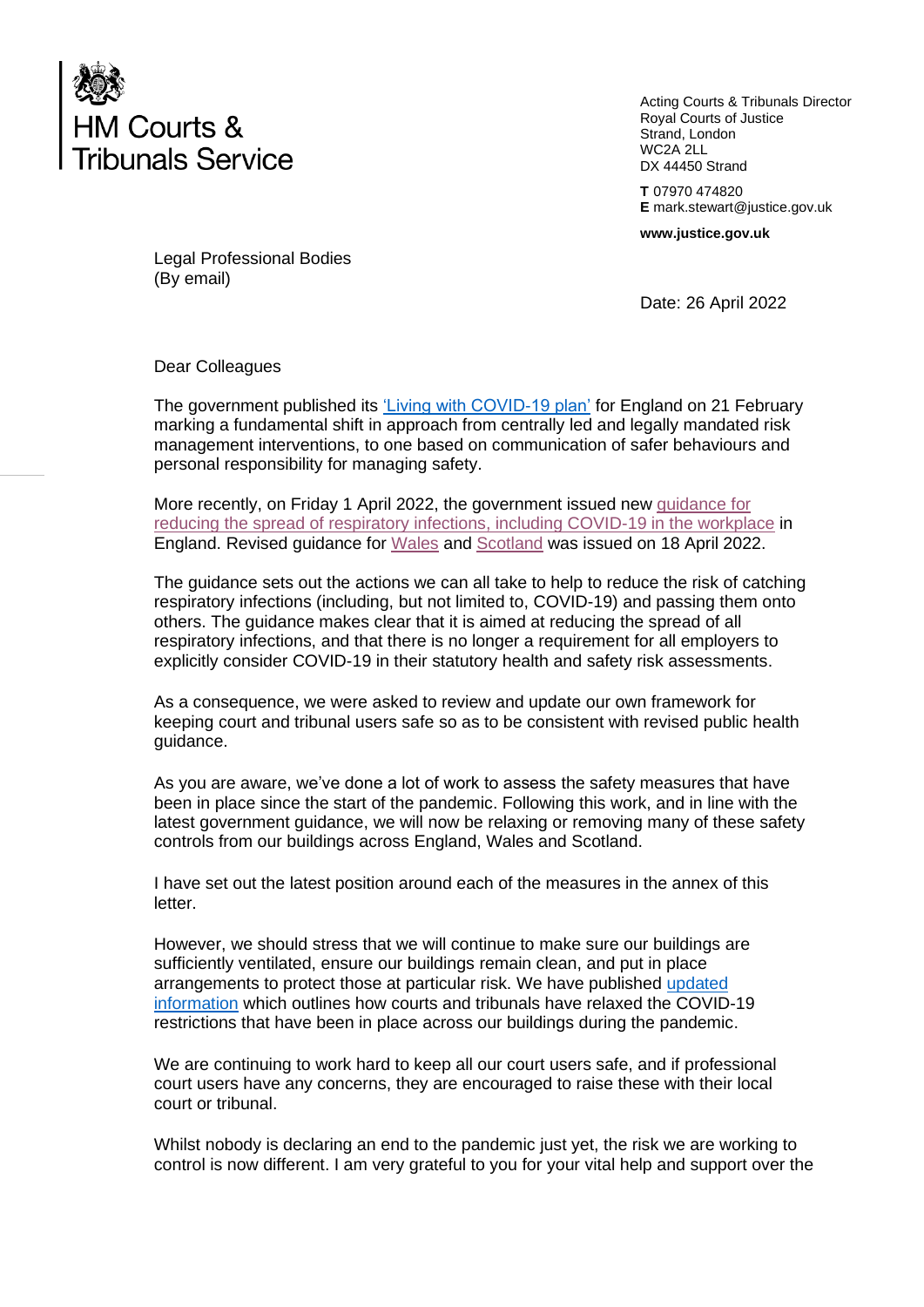past 2 years, and for your ongoing collaboration as we work to continue to keep the people using our buildings safe and to deliver justice.

We're committed to continuing to meet with you on court and tribunal safety for as long as there is a need to do so, and I'd be very keen to hear your views on this. We can continue our discussions at the next court safety meeting on Tuesday 3 May 2022.

In the meantime, thank you once again for all you are doing.

Yours sincerely,

M Stewart

**Mark Stewart Acting Courts & Tribunals Director**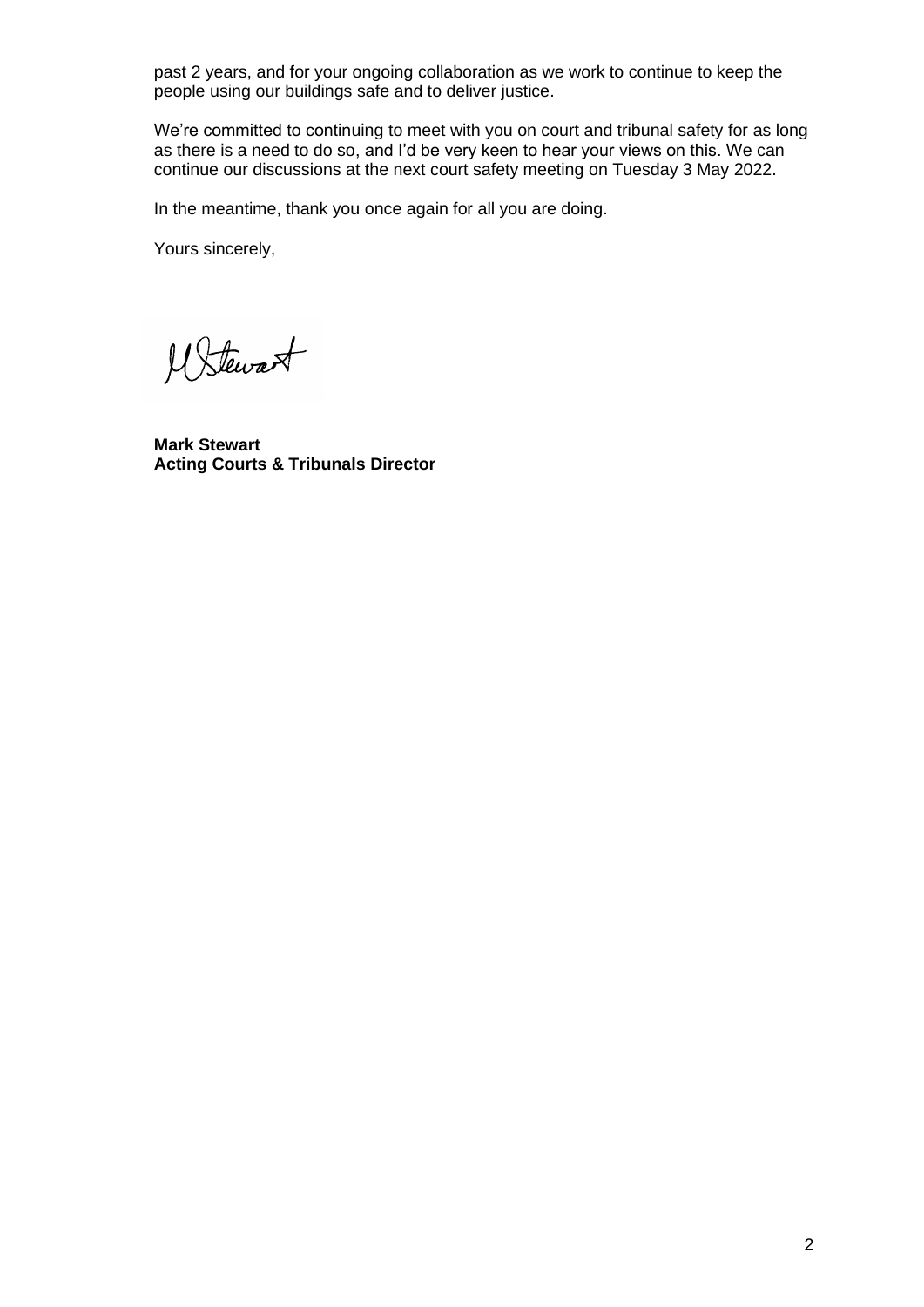# **Annex**

Changes to measures in courts and tribunals in England Wales and Scotland

## **Screens**

We no longer need to have portable screens in place so they are being removed and stored should there be a need for future deployment (whether in response to national or case-specific risk). Fixed screens will remain for the time being due to the logistics of removal being more complicated – and therefore needing more time - to arrange.

Screens will not be removed from custody suites. Dock screens will also remain unless removal is essential to increase capacity.

## **Cleaning**

We will continue to ensure that our buildings remain clean to protect those at particular risk. Routine daily cleaning will continue, but we will be assessing other parts of the cleaning process, including touchpoint cleaning.

### **Custody suites**

Our additional safety measures will remain in place in line with HM Prisons and Probation Service guidance.

Fluid resistant safety masks are Personal Protective Equipment rather than face coverings and are still required in custody suites and by Court and Tribunal Security Officers undertaking certain roles. These measures should not restrict capacity. Defendants will be encouraged to wear face coverings, but this is not mandatory.

### **Juries**

We will continue to provide local lateral flow testing kits for jurors while the existing stock remains.

Jurors will no longer be required to wear fluid resistant surgical masks in smaller rooms (but will be free to do so should they wish) and will now be able to eat and drink in those rooms. There will be no change in the requirement for all jury deliberation rooms to have good ventilation (whether natural or mechanical). See our main guidance on [attending on jury service](https://www.gov.uk/jury-service) for more information.

## **Face coverings**

Face coverings are no longer mandatory in any parts of our buildings in England, Wales or Scotland, though the position in custody suites is set out above.

Court users can continue to wear face coverings in any of our buildings should they choose to do so.

#### **Risk assessments**

Our COVID-19 Organisational Risk Assessment, Local Assessment tool (LAT) for England, Wales and Scotland and Working Safely guidance documents have been removed, as there is no longer any requirement to have a specific COVID-19 risk assessment.